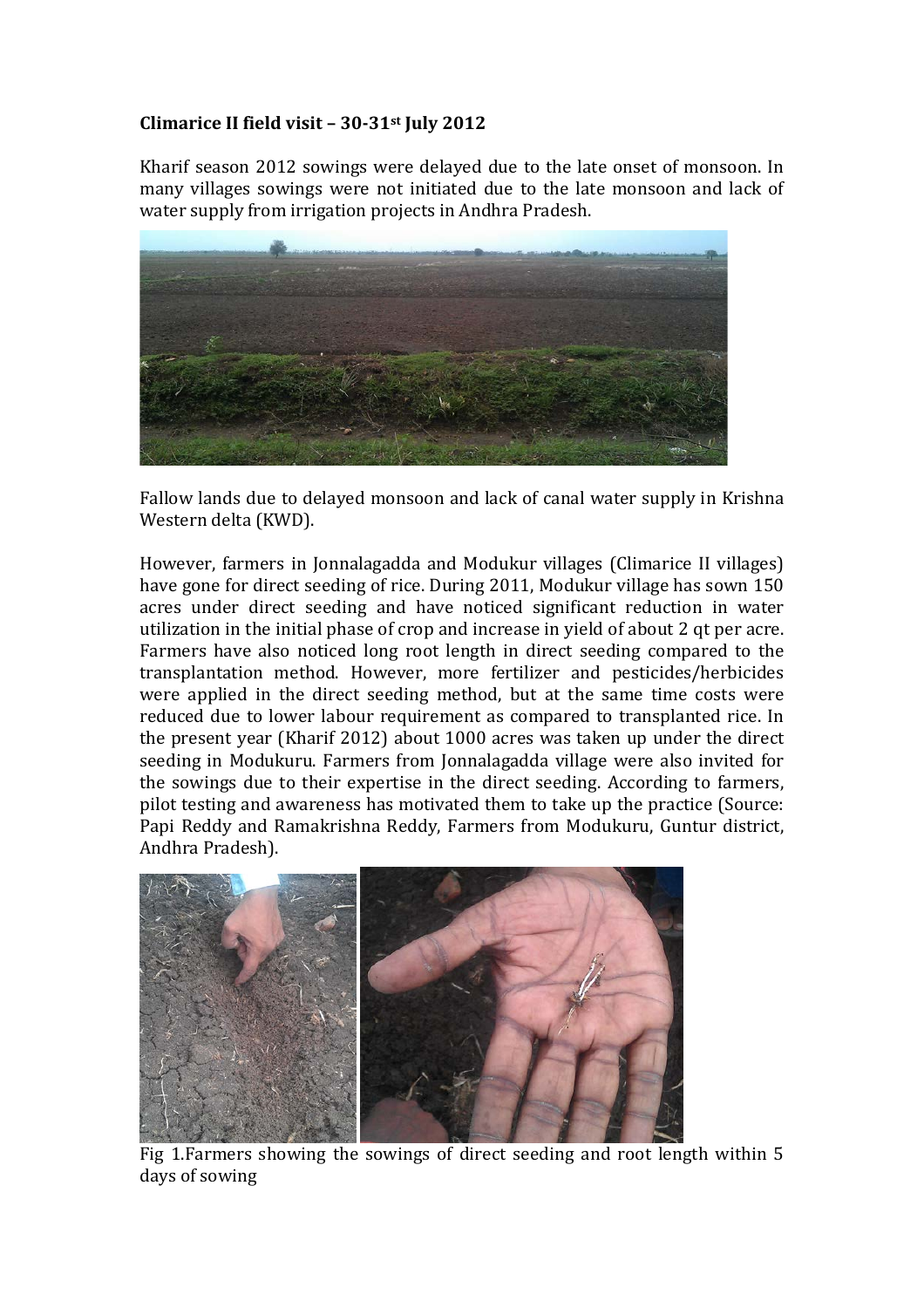Non-climarice villages (Namburu, Appikatla in Guntur district) are inviting Jonnalagadda farmers for sharing the experience of direct seeding of rice. The field visits organized for the stakeholders at Jonnalagadda village, printed publication on direct seeding with the results achieved in Climarice II has given more exposure to the practice. Though Direct Seeding of Rice has been in practice for many years in the region, projects such as Climarice II are helping to disseminate the technology to more farmers and standardize the practice.



Direct seeding machine is given to Jonnalagadda farmers under government subsidy scheme by Department of Agriculture.

In Doppalapudi village, Guntur district, where farmers earlier practiced limited irrigation in Climarice II they are also now planning for the direct seeding due to lack of water in the canals. In another similar case of Rangareddipalem village, where farmers practiced machine transplantation they are now showing interest to continue with the same practice (Source: Nagi Reddy and D. Srinivas Reddy, farmers).

As a part of Zonal Research and Extension Advisory Council (ZRAEAC) meetings Kharif, 2012 contingency plan for 2012-13 was prepared by RARS, Lam (table 1 & 2). Due to the late monsoon and water supply the contingency crop plan was also advised to the farmers as a part of adaptation strategy. RARS has been involved in Climarice II field testing and interaction with farmers.